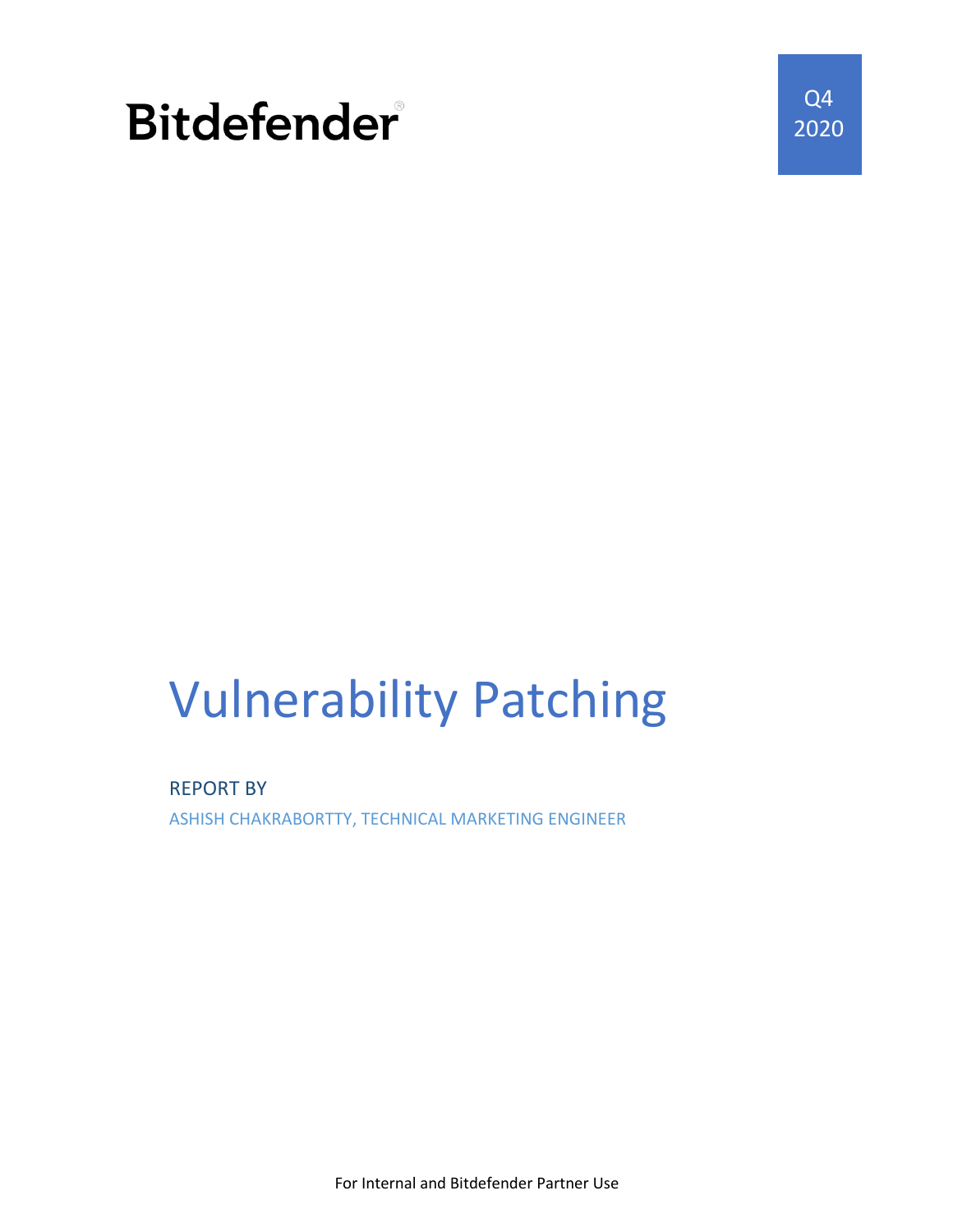# Table of Contents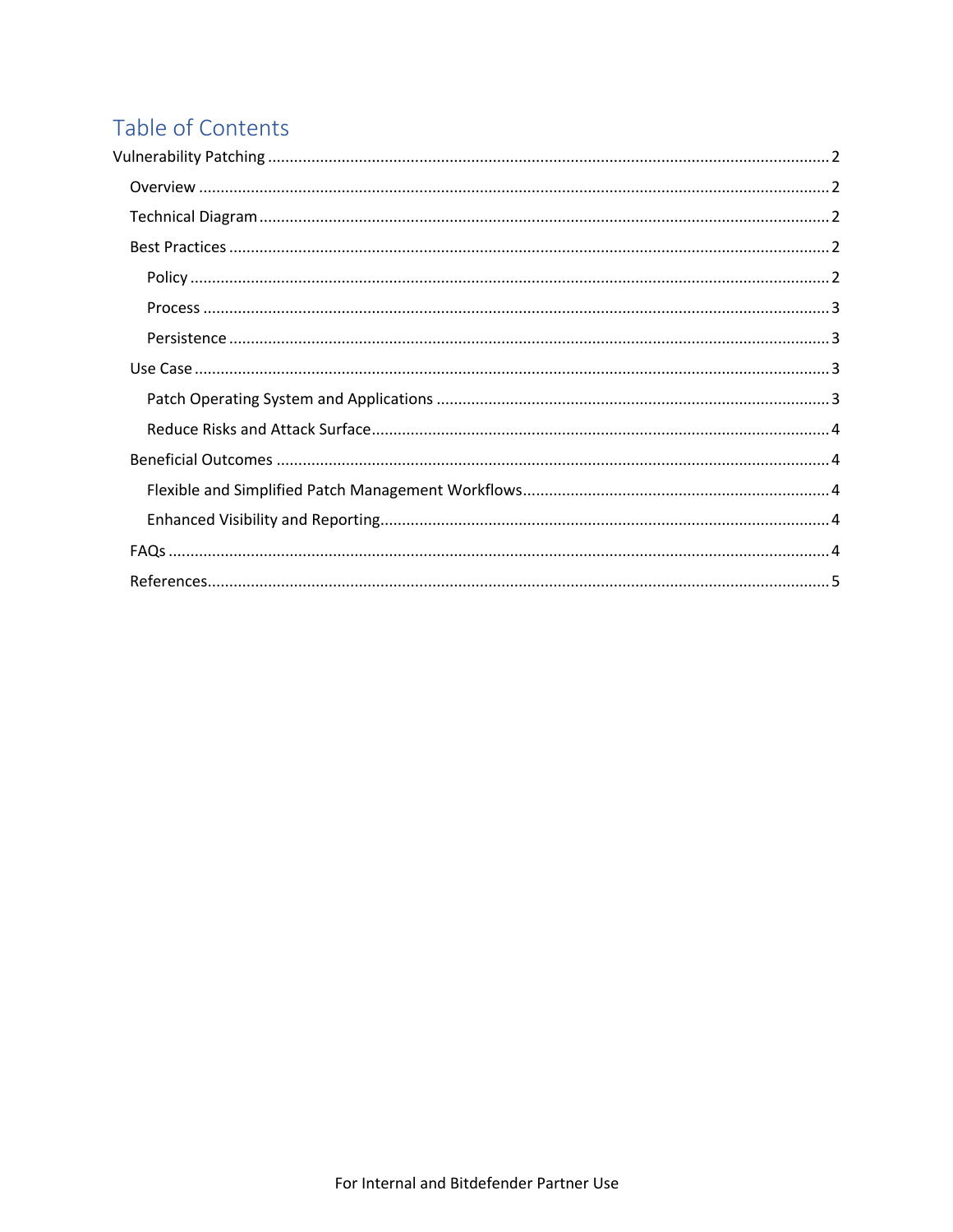# Vulnerability Patching

# Overview

Patch Management is the practice of reviewing, understanding, testing, deploying, and reconciling the deployment state for software product updates [1]. The goal of Patch Management is to help security professionals identify risks, vulnerabilities, and improve the stability of an IT infrastructure in most environments.

Bitdefender GravityZone integrated patch management module enables organizations to keep operating systems (OS) and third-party applications up to date for workstations and servers. Patch Management module can be added on top of existing Bitdefender GravityZone Endpoint Security products [2]. Integration, simplicity and easy single-console management will enable IT security and operational personnel to focus and work more efficiently.

# Technical Diagram



Fig 1: Bitdefender Patch Management workflow

GravityZone Console sources information about the managed patches via the catalog hosted on the update server. It calls an API which returns the hash of the catalog file and the relative path to the catalog file. The console retrieves this file from the specified path, then parses it and inserts the data into collections in patch management database.

Endpoint clients receive patches either automatically or manually after a request is sent to GravityZone console. Security administrators to quickly deploy tested patches from the patch inventory across the entire Windows install base to prevent endpoints from being exploited to a certain OS or application weakness.

# Best Practices

A solid patch management process is an essential piece of mature security framework. While patch management is a challenge, it's not impossible. Effective patch management can be summarized as policy, process and persistence [1].

# Policy

The first step in developing a patch management strategy is to develop a policy that outlines the who, what, how, when and why of patching clients' systems. The advance planning enables the security teams to be proactive instead of reactive. When a patch management policy is in place, and a notification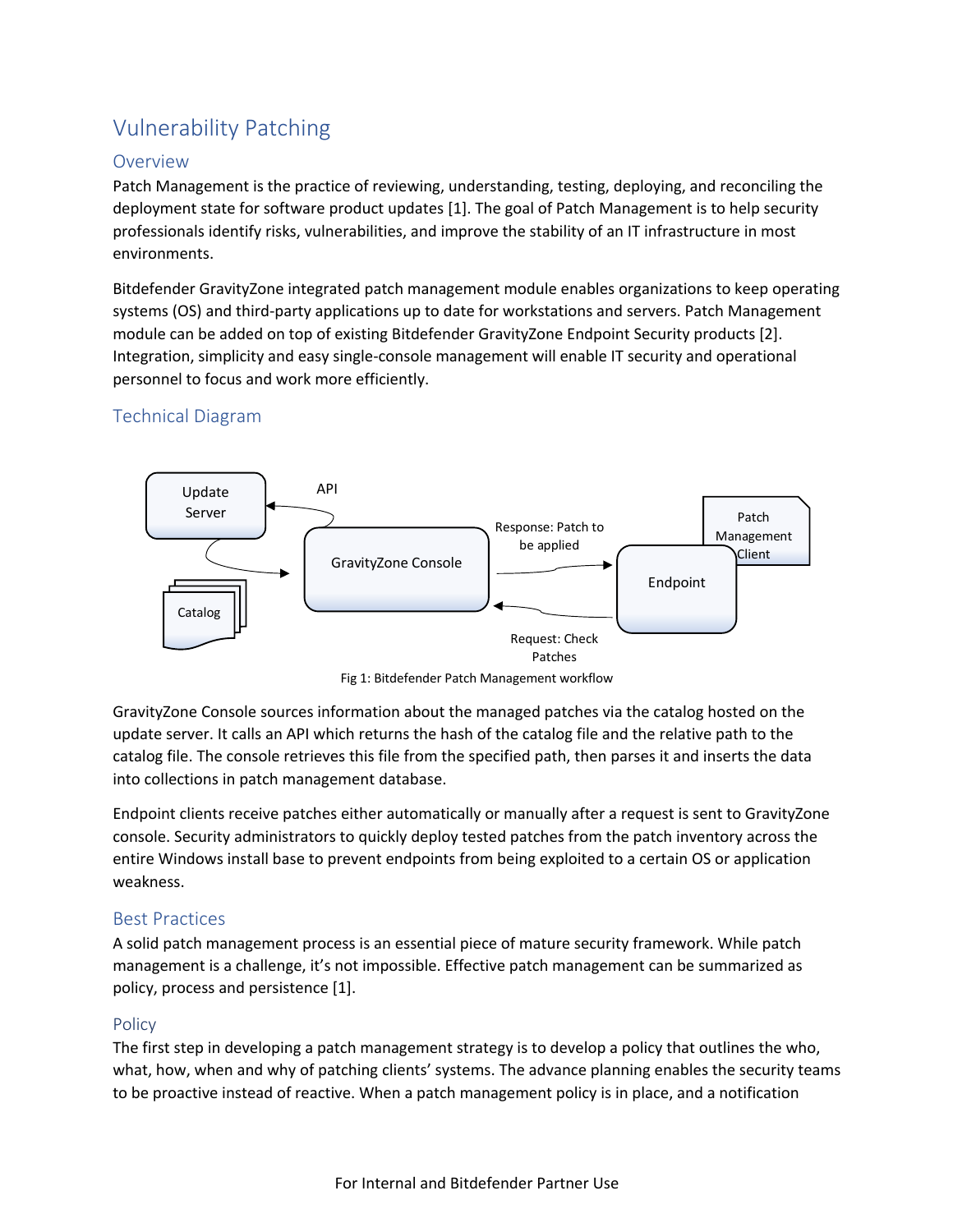arrives of a critical vulnerability in a software product, security professionals will immediately know who will deal with it, how they'll deploy the patch, whether it needs to be done sooner or later, and so on.

#### Process

The detailed procedure used to respond to vulnerabilities and deploy patches should be explicit within the security policy.

The following six step process is defined as best practice by Microsoft:

*Notification*: Notification might be sent via email, a pop-up balloon, a message displayed in the web console, or some other method.

*Assessment*: Based on the patch rating and system configurations, security teams need to decide which systems need the patch, and how quickly they need to be patched to prevent an exploit.

*Obtainment*: How organizations source the patch they need is dependent on the patch management tool deployed industry wide. These tools range from completely manual to almost entirely automatic.

*Testing*: Information Testing should always take place before patches are applied to production systems. Patches need to be deployed first on a test bed network that simulates production network.

*Deployment*: After thoroughly testing the patch, security professionals must carefully deploy them. A good approach is to apply patches one at a time, testing production servers after each patch is applied to make sure applications still function properly.

*Validation*: The final step involves making sure that the patch has actually been installed on the targeted systems.

#### Persistence

Policies are useless and process are futile unless IT security persist in applying them consistently. Patch Management is an ongoing closed-loop process and security teams need to constantly apply patches to clients' IT environments. Such a large task is best accomplished following series of repeatable, automated best practices.

Patch Management is a series of best practices that requires:

- Regular discovery of systems that may potentially be affected
- Scanning those systems for vulnerabilities
- Downloading patches and patch definition databases
- Deploying patches to systems that need them

## Use Case

#### Patch Operating System and Applications

Unpatched systems leave organizations susceptible to malware incidents, outbreaks and data breaches. GravityZone Patch Management module enables organizations to keep OS and applications up to date across the entire Windows install base- workstations, physical servers and virtual servers.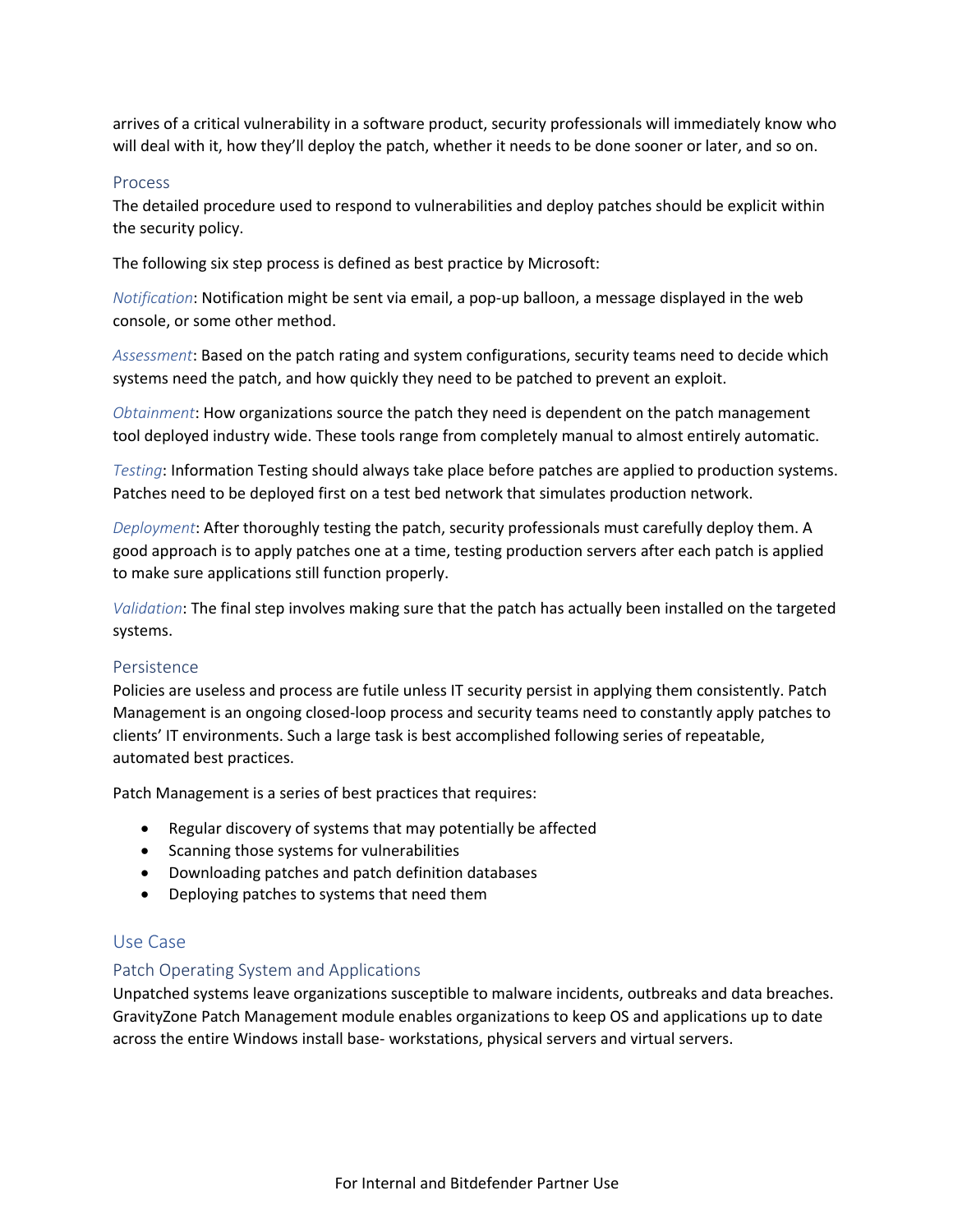## Reduce Risks and Attack Surface

Adversaries constantly explore advanced tactics, techniques and practices to exploit OS and application weaknesses to achieve their goals. Bitdefender Patch Management module strengthens the security posture and provisions the security teams to quickly scan affected endpoints and deploy missing security/non-security patches.

# Beneficial Outcomes

#### Flexible and Simplified Patch Management Workflows

Bitdefender Patch Management module supports both automatic and manual patching [2]. It gives organizations greater flexibility and efficiency for patch management, with ability to create a patch inventory, schedule patch scanning, limit automatic patching to admin-preferred applications, vary scheduling for security and non-security patches and postpone reboots for patching requiring a restart

Countless success stories echo Patch Management's superior efficiency, better performance and increased compliance [3]. No supplementary tools are required thereby making Bitdefender the number one choice for a cost-effective solution.

### Enhanced Visibility and Reporting

Patch Management provides visibility into systems patching status across entire infrastructure, including the third-party applications, such as Java and Adobe Flash, which don't get picked up by Windows Server Update Services [4].

Administrators can easily run reports and keep the systems updated by applying patches directly from the inventory or the network patch status dashboard. It reduces manual identification and application of patches from weeks to a few hours.

#### FAQs

**Does the security team express concerns about periodically updating patches in your environment?** Bitdefender Patch Management module offers assessment and management of patches for Windows and  $3<sup>rd</sup>$  party applications. This tool provides visibility into the critical security patch status and enables application of appropriate updates from the inventory in a timely manner.

#### **How wide is the security coverage for your existing Patch Management solution?**

Bitdefender Patch Management tool can patch physical and virtual Windows servers, Golden images, Workstations and third-party apps. It is a trusted secure source of patches which includes both security/non-security patches.

#### **Does your patch solution allow specific applications from not receiving updates?**

Security practitioners can schedule patch installation and define non-OS third-party applications in the policy to defer them from receiving security/non-security patches. Reboots after patch updates can also be postponed preventing user activity disruption.